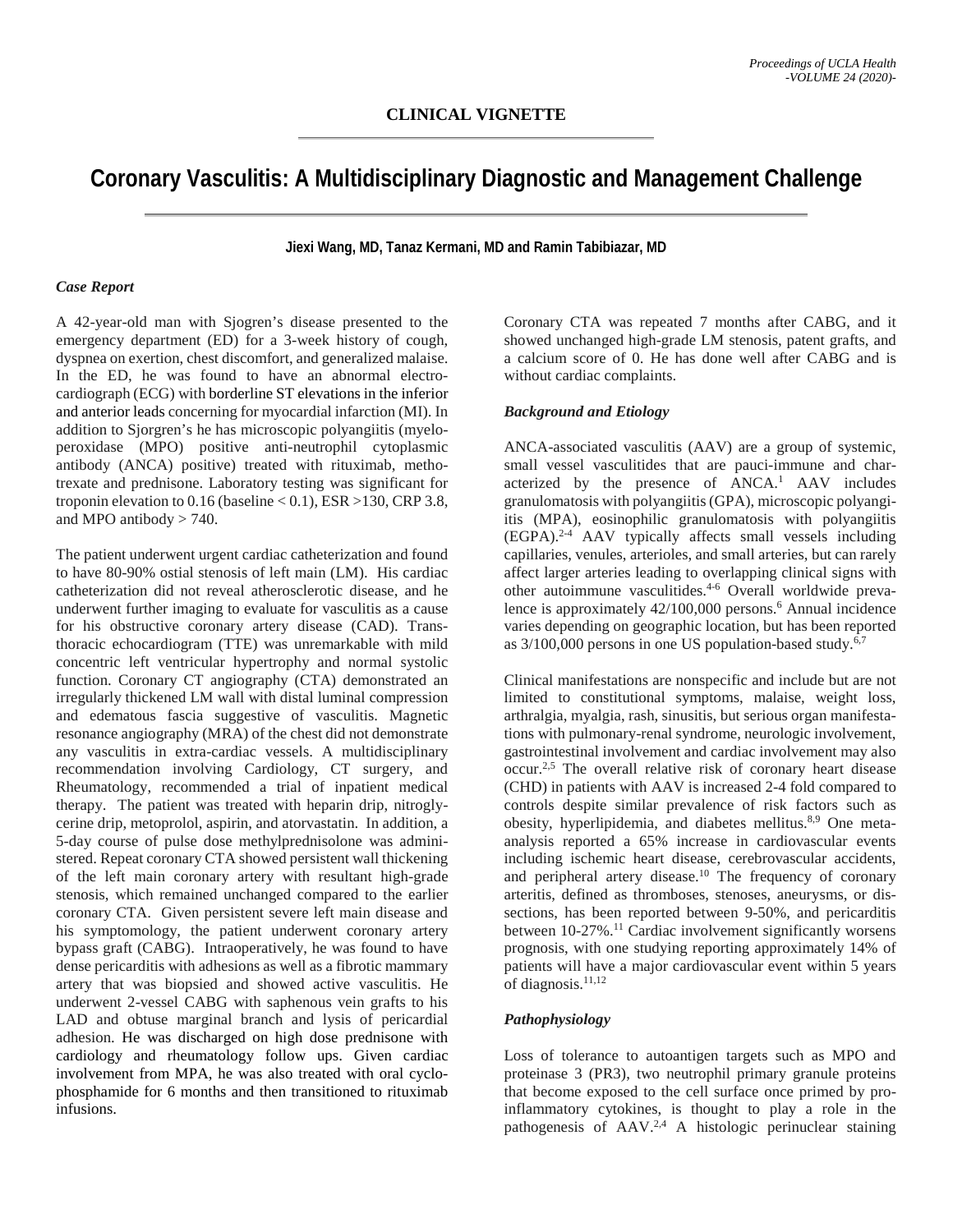pattern seen in p-ANCA is associated with MPO while a cytoplasmic staining pattern seen in c-ANCA is associated with PR3.2 Multiple environmental, genetic, drug-mediated, and infectious factors can induce the development of effector cellmediated MPO and PR3-ANCAs which then activate primed neutrophils.2-4 Activated neutrophils produce endothelial damage via reactive oxygen species, degranulation, and promote further pro-inflammatory cascades to produce tissue  $\frac{1}{2}$ injury.<sup>3,4</sup>

Multiple mechanisms may play a role in coronary involvement in AAV including premature atherosclerosis from inflammation, active vasculitis affecting small vessels, endothelial cell dysfunction, and arterial stiffness as measured by pulse wave velocity.9,11,13,14 One study postulated direct involvement of autoantibodies or a regulatory T cell deficiency, both of which may directly promote atherosclerosis by further activating endothelial cells.10 In *in vitro* studies, MPO has been linked to atherosclerotic plaque instability via pathways that induce platelet aggregation, release tissue factor, and promote apoptosis. <sup>15</sup> Data comparing acute coronary syndrome prevalence between MPO and PR3-ANCAs are lacking, but patients with MPO-ANCA have higher risk for overall cardiovascular disease (CVD).12,16 In addition, serum MPO levels are significantly elevated in patients with coronary artery disease (CAD) and after an acute  $\rm \dot{M}$ .<sup>17-20</sup> There have been few studies on LM involvement in AAV, and large prospective trials are lacking.

#### *Physical Exam*

Physical exam features are nonspecific, but some that should prompt suspicion for cardiac involvement in AAV include visceral infarcts without embolic etiology, subclavian or aortic bruits, asymmetric or absent radial pulses, signs of acute or chronic pericarditis, paresthesias, arrhythmias, murmurs, and vasculitic rashes.5,11 One case report in a middle-aged male documented distal LAD spontaneous coronary artery dissection (SCAD) and intermittent vision loss as presenting features of AAV.21 Patients with a known history of AAV presenting with cardiopulmonary complaints warrant close monitoring and further evaluation.

#### *Diagnosis*

A definitive diagnosis of coronary vasculitis requires biopsy.<sup>11</sup> However, biopsies are invasive and often shows nonspecific inflammatory patterns.11 As such, a combination of clinical findings suggestive of CAD, increased serum inflammatory markers, and radiographic evidence of vasculitis can aid in diagnosis.<sup>11</sup> Additionally, some patients may present with an acute coronary syndrome and require emergent cardiac catheterization.5 While catheterization can assess luminal narrowing, it does not fully evaluate inflammation. Angiographic features can include tapered narrowing of vessels, ostial or proximal stenosis, skip lesions, and coronary aneurysms, but are not specific to AAV.5

Elevated inflammatory biomarkers such as ESR and CRP may be helpful to aid diagnosis of flare, but are not specific for cardiac involvement. Serum MPO levels have been shown to be elevated in patients with angiographically proven CAD, and also increase with severity of CAD.17 MPO levels are also useful to predict risk for subsequent cardiovascular events.<sup>17</sup> Coronary CT can detect chronic inflammatory changes such as aneurysms, stenoses, wall thickening, and thromboses.<sup>22</sup> Cardiac MRA with contrast can provide information on pericarditis, active myocardial inflammation, and nonviable tissue.5,22 Positron emission tomography (PET) has been used to predict cardiac wall motion abnormalities in a subset of AAV, but cannot differentiate between vasculitic or atherosclerotic causes of perfusion reduction.5,23,24

#### *Management*

Treatment of AAV with cardiac involvement often requires a multidisciplinary approach that includes cardiology, rheumatology, and cardiothoracic surgery. Rituximab and cyclophosphamide are commonly used agents for induction and treatment of AAV, and patients should be closely monitored for response to therapy.<sup>25</sup> CVD is the most common cause of death in patients with ANCA-associated AAV, and risk stratification using cardiac imaging or cardiovascular event prediction models is recommended for prognostication and prevention.<sup>12,26,27</sup> Patients with confirmed AAV should undergo ECG and transthoracic echocardiography (TTE) to detect arrhythmias and structural cardiac abnormalities.<sup>11,23</sup> While management depends on which cardiac structures are affected, coronary vasculitis frequently requires high-dose steroids.28 It is important to periodically assess and control traditional cardiovascular risk factors such as dyslipidemia, hypertension, obesity, and smoking. 27-29 Current guidelines for medical management should be followed. Data are limited to determine if patients qualify for lower cutoffs to initiate medications.28

To date, there are no prospective randomized controlled trials comparing revascularizations methods or timing in patients with AAV who present with acute coronary syndrome.<sup>5</sup> Clinical judgment, laboratory data, and a multidisciplinary approach are helpful to weigh the risks and benefits of percutaneous coronary intervention versus CABG.<sup>5</sup> Given significant LM disease in our patient, the decision was made to control inflammation with high dose steroids and proceed with CABG.

Serial assessment with inflammatory markers and imaging is suggested for disease monitoring, without data regarding to the frequency and specific imaging modality.5,26 TTE can be used for serial assessment of structural function. Cardiac multidetector CT and MRA are options to evaluate for coronary vasculitis evolvement and active inflammation.22,28 While PET can be used to follow therapy efficacy in large vessel vasculitis and detect extra-coronary inflammation, it has poor sensitivity for small to medium vessel disease.5,24,30 Our patient is closely followed by rheumatology to trend inflammatory markers including ESR, CRP, and MPO ANCA. After treatment with cyclophosphamide, he was started on rituximab at regular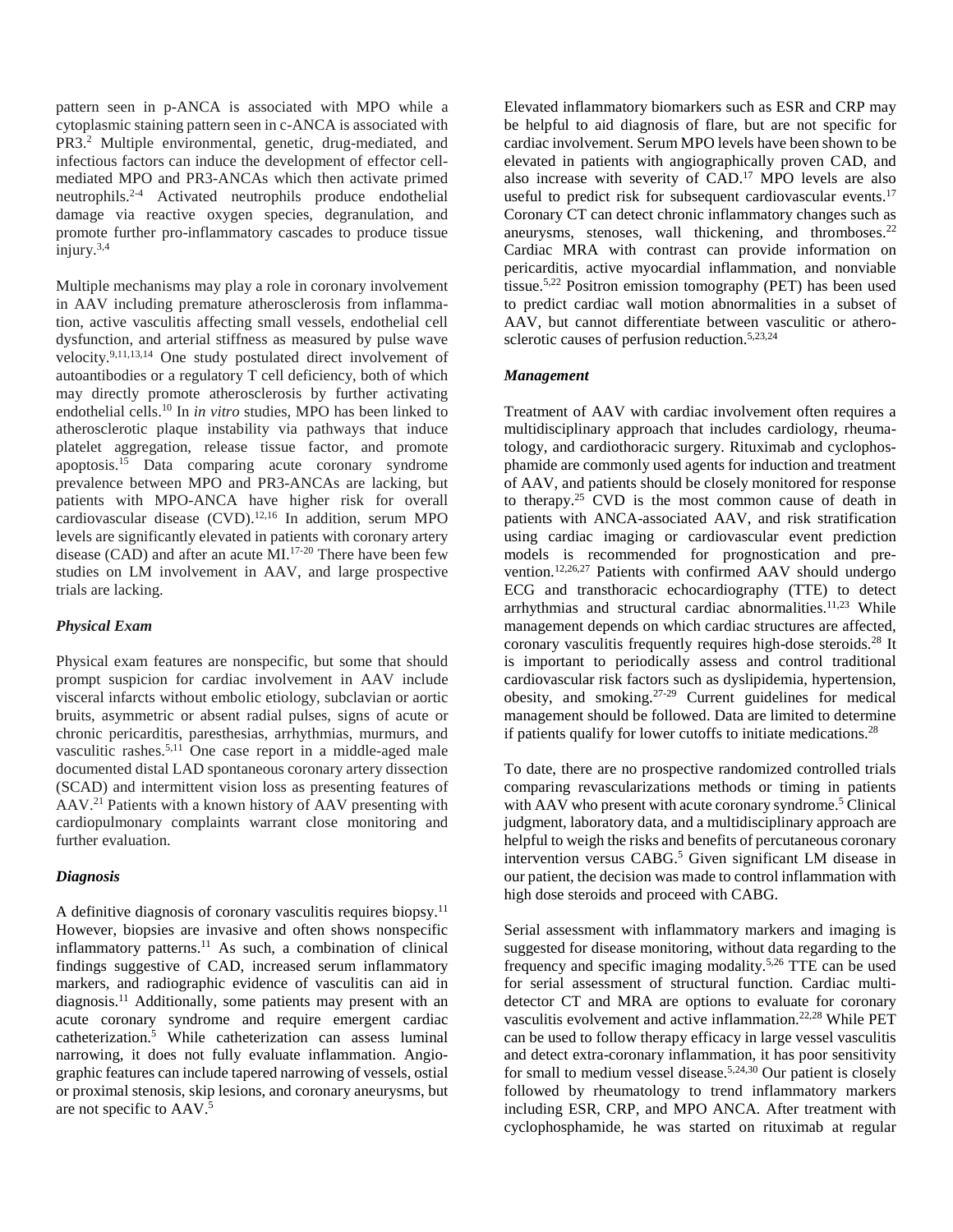intervals to maintain remission and continued on prednisone 5 mg daily. TTE and coronary CTA have been repeated to follow disease progression, and the patient has been medically optimized after his CABG.

### *Conclusion*

Coronary vasculitis is an important cause of morbidity and mortality in patients with systemic vasculitis. Diagnosis requires clinical suspicion and is aided by increased inflammatory markers including MPO ANCA. TTE, coronary CTA, and cardiac MRA can provide information about structural defects and inflammatory patterns. Traditional cardiovascular risk factors should be appropriately managed. To date, there are no guidelines on the use of a specific imaging modality or timing for follow-up. Further research is needed to determine long-term management strategies in patients with AAV.

## **REFERENCES**

- 1. **Jennette JC, Falk RJ, Bacon PA, Basu N, Cid MC, Ferrario F, Flores-Suarez LF, Gross WL, Guillevin L, Hagen EC, Hoffman GS, Jayne DR, Kallenberg CG, Lamprecht P, Langford CA, Luqmani RA, Mahr AD, Matteson EL, Merkel PA, Ozen S, Pusey CD, Rasmussen N, Rees AJ, Scott DG, Specks U, Stone JH, Takahashi K, Watts RA**. 2012 revised International Chapel Hill Consensus Conference Nomenclature of Vasculitides. *Arthritis Rheum*. 2013 Jan;65(1):1-11. doi: 10.1002/art.37715. PMID: 23045170.
- 2. **Kitching AR, Anders HJ, Basu N, Brouwer E, Gordon J, Jayne DR, Kullman J, Lyons PA, Merkel PA, Savage COS, Specks U, Kain R**. ANCA-associated vasculitis. *Nat Rev Dis Primers*. 2020 Aug 27;6(1):71. doi: 10.1038/ s41572-020-0204-y. PMID: 32855422.
- 3. **Al-Hussain T, Hussein MH, Conca W, Al Mana H, Akhtar M**. Pathophysiology of ANCA-associated Vasculitis. *Adv Anat Pathol*. 2017 Jul;24(4):226-234. doi: 10.1097/PAP.0000000000000154. PMID: 28537941.
- 4. **Jennette JC, Falk RJ**. Pathogenesis of antineutrophil cytoplasmic autoantibody-mediated disease. *Nat Rev Rheumatol*. 2014 Aug;10(8):463-73. doi: 10.1038/ nrrheum.2014.103. Epub 2014 Jul 8. PMID: 25003769.
- 5. **Koster MJ, Warrington KJ**. Vasculitis of the coronary arteries. Available at: https://www.acc.org/latest-incardiology/articles/2019/03/13/06/50/vasculitis-of-thecoronary-arteries.
- 6. **Berti A, Cornec D, Crowson CS, Specks U, Matteson EL**. The Epidemiology of Antineutrophil Cytoplasmic Autoantibody-Associated Vasculitis in Olmsted County, Minnesota: A Twenty-Year US Population-Based Study. *Arthritis Rheumatol*. 2017 Dec;69(12):2338-2350. doi: 10.1002/art.40313. Epub 2017 Nov 9. PMID: 28881446; PMCID: PMC5711593.
- 7. **Watts RA, Mahr A, Mohammad AJ, Gatenby P, Basu N, Flores-Suárez LF.** Classification, epidemiology and clinical subgrouping of antineutrophil cytoplasmic antibody (ANCA)-associated vasculitis. *Nephrol Dial*

*Transplant*. 2015 Apr;30 Suppl 1:i14-22. doi: 10.1093/ndt/gfv022. PMID: 25805746.

- 8. **Cohen Tervaert JW**. Cardiovascular disease due to accelerated atherosclerosis in systemic vasculitides. *Best Pract Res Clin Rheumatol*. 2013 Feb;27(1):33-44. doi: 10.1016/j.berh.2012.12.004. PMID: 23507055.
- 9. **Berti A, Matteson EL, Crowson CS, Specks U, Cornec D**. Risk of Cardiovascular Disease and Venous Thromboembolism Among Patients With Incident ANCA-Associated Vasculitis: A 20-Year Population-Based Cohort Study. *Mayo Clin Proc*. 2018 May;93(5):597-606. doi: 10.1016/j.mayocp.2018.02.010. Epub 2018 Mar 24. PMID: 29588079; PMCID: PMC6057792.
- 10. **Houben E, Penne EL, Voskuyl AE, van der Heijden JW, Otten RHJ, Boers M, Hoekstra T**. Cardiovascular events in anti-neutrophil cytoplasmic antibody-associated vasculitis: a meta-analysis of observational studies. *Rheumatology (Oxford)*. 2018 Mar 1;57(3):555-562. doi: 10.1093/rheumatology/kex338. PMID: 29029294.
- 11. **Pagnoux C, Guillevin L**. Cardiac involvement in small and medium-sized vessel vasculitides. *Lupus*. 2005;14(9): 718-22. doi: 10.1191/0961203305lu2207oa. PMID: 16218474.
- 12. **Suppiah R, Judge A, Batra R, Flossmann O, Harper L, Höglund P, Javaid MK, Jayne D, Mukhtyar C, Westman K, Davis JC Jr, Hoffman GS, McCune WJ, Merkel PA, St Clair EW, Seo P, Spiera R, Stone JH, Luqmani R**. A model to predict cardiovascular events in patients with newly diagnosed Wegener's granulomatosis and microscopic polyangiitis. *Arthritis Care Res (Hoboken)*. 2011 Apr;63(4):588-96. doi: 10.1002/ acr.20433. PMID: 21452269; PMCID: PMC4511092.
- 13. **Pagnoux C, Chironi G, Simon A, Guillevin L**. Atherosclerosis in ANCA-associated vasculitides. *Ann N Y Acad Sci*. 2007 Jun;1107:11-21. doi: 10.1196/annals.1381. 002. PMID: 17804528.
- 14. **Booth AD, Wallace S, McEniery CM, Yasmin, Brown J, Jayne DR, Wilkinson IB**. Inflammation and arterial stiffness in systemic vasculitis: a model of vascular inflammation. *Arthritis Rheum*. 2004 Feb;50(2):581-8. doi: 10.1002/art.20002. PMID: 14872502.
- 15. **Teng N, Maghzal GJ, Talib J, Rashid I, Lau AK, Stocker R**. The roles of myeloperoxidase in coronary artery disease and its potential implication in plaque rupture. *Redox Rep*. 2017 Mar;22(2):51-73. doi: 10.1080/13510002.2016.1256119. Epub 2016 Nov 25. PMID: 27884085; PMCID: PMC6837458.
- 16. **Hilhorst M, van Paassen P, Tervaert JW; Limburg Renal Registry**. Proteinase 3-ANCA Vasculitis versus Myeloperoxidase-ANCA Vasculitis. *J Am Soc Nephrol*. 2015 Oct;26(10):2314-27. doi: 10.1681/ASN.2014090903. Epub 2015 May 8. PMID: 25956510; PMCID: PMC4587702.
- 17. **Ndrepepa G, Braun S, Mehilli J, von Beckerath N, Schömig A, Kastrati A**. Myeloperoxidase level in patients with stable coronary artery disease and acute coronary syndromes. *Eur J Clin Invest*. 2008 Feb;38(2):90-6. doi: 10.1111/j.1365-2362.2007.01908.x. PMID: 18226042.